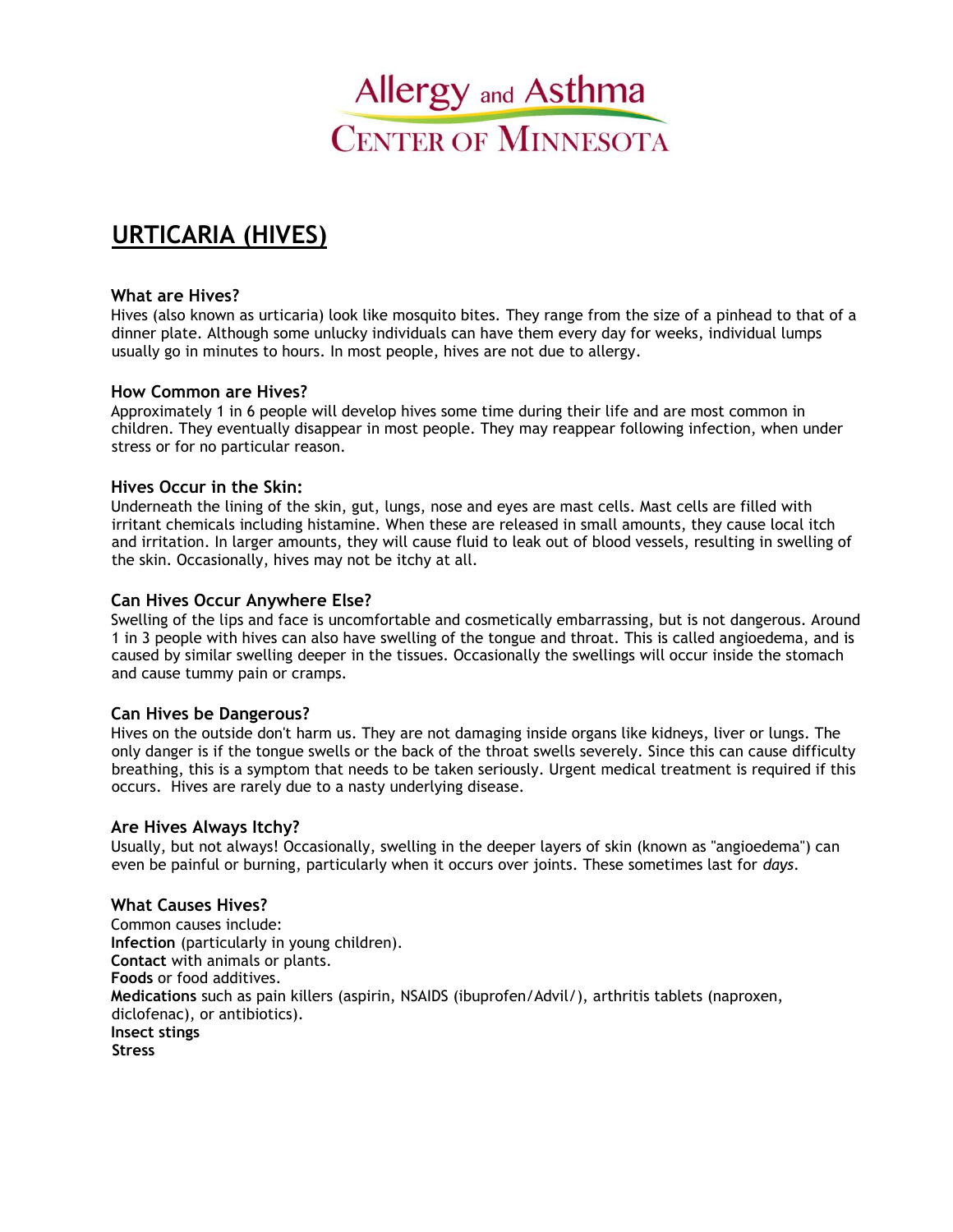# **Most People with Urticaria Don't Need Tests…**

Tests are sometimes done when hives go on for long periods or when unusual symptoms are occurring around the same time. This is to exclude other diseases, which may appear as hives first and other conditions later. Allergy testing is performed when the history suggests of an allergic cause. Allergy testing is rarely required when episodes of hives are prolonged.

There are circumstances when tests are required to rule out underlying disease or help exclude conditions that can look like hives. Examples include some cases of prolonged hives, when the person is unwell/sick (as hives may make you itchy and tired, but rarely "unwell"), or when there are unusual features like lumps lasting for days at a time or bruising. Under these circumstances, blood tests and sometimes a skin biopsy (tissue sample) may be performed to exclude conditions like urticarial vasculitis.

# **"Ordinary" Hives Don't Make you Sick…**

Hives may make people tired due to lack of sleep, but not "sick". They are not affecting you internally or interfering with essential organs like liver or kidneys. The only danger of "routine" hives is if the tongue or throat swell and cause difficulty breathing, a condition known as angioedema.

# **Types of Hives:**

It may surprise you to learn that there are many *different* types of hives. Whilst most people have their lumps and bumps come up spontaneously without any clear triggers, others find that things that they eat, drink or do can make them appear more often. For example, there is a group of conditions known as the "physical urticarias". These hives come out with various physical stimuli to the skin. Symptoms occur alone or accompany spontaneous hives. While there is rarely an important underlying disease, exceptions occur. For example, solar urticaria has been associated with a rare condition called hypereosinophilia syndrome, and occasionally SLE/lupus.

# **Examples of the "Physical Urticarias" Include:**

**Cold**: Cold air, immersion in cold water, cooling of the skin while sweating (uncommon). The major significance of this condition is the risk of severe allergic reaction with whole body cooling such as when swimming in cold water. There is a small risk of drowning if severe dizziness or blackouts occur when swimming alone.

**Heat**: Contact with hot objects or food (rare)

**Aquagenic**: Hives occur upon contact with water (rare)

**Solar**: Hives occur upon exposure to sunlight (rare)

**Vibration**: e.g. using lawnmower or power tools (rare)

**Delayed Pressure**: Occurs several hours after leaning on elbow or carrying heavy bags or sitting on a hard seat (uncommon)

**Dermographism**: Hives occur when the skin is rubbed or scratched, or when irritated by tight clothing (very common, around 1/600 people)

**Cholinergic**: Red blotchy areas with or without small pimple-sized lumps occur when people sweat e.g. exercise, stress, saunas, after alcohol, spicy food (very common, perhaps up to 5% of adolescents transiently)

## **Angioedema Can Occur on Its Own…**

Angioedema occurs in around 1 in 3 people with hives. It is caused by similar swelling deeper in the tissues. Angioedema is not always itchy and can sometimes be painful. Sometimes it can occur on its own. As well as in infection and allergy, angioedema is also seen in two other situations. Around 1 in 100 people taking heart/blood pressure medicines called ACE (Angiotensin Converting Enzyme) inhibitors will develop angioedema.

## **The Tendency to Angioedema can be Inherited…**

Hereditary angioedema (HAE) occurs in around 1 in 100,000 people. Patients lack an effective enzyme (known as C1 esterase), which is associated with non-itchy swellings of the face, throat or limbs. Swelling of the gut is a common symptom, resulting at times in severe abdominal pain and sometimes unnecessary surgery.